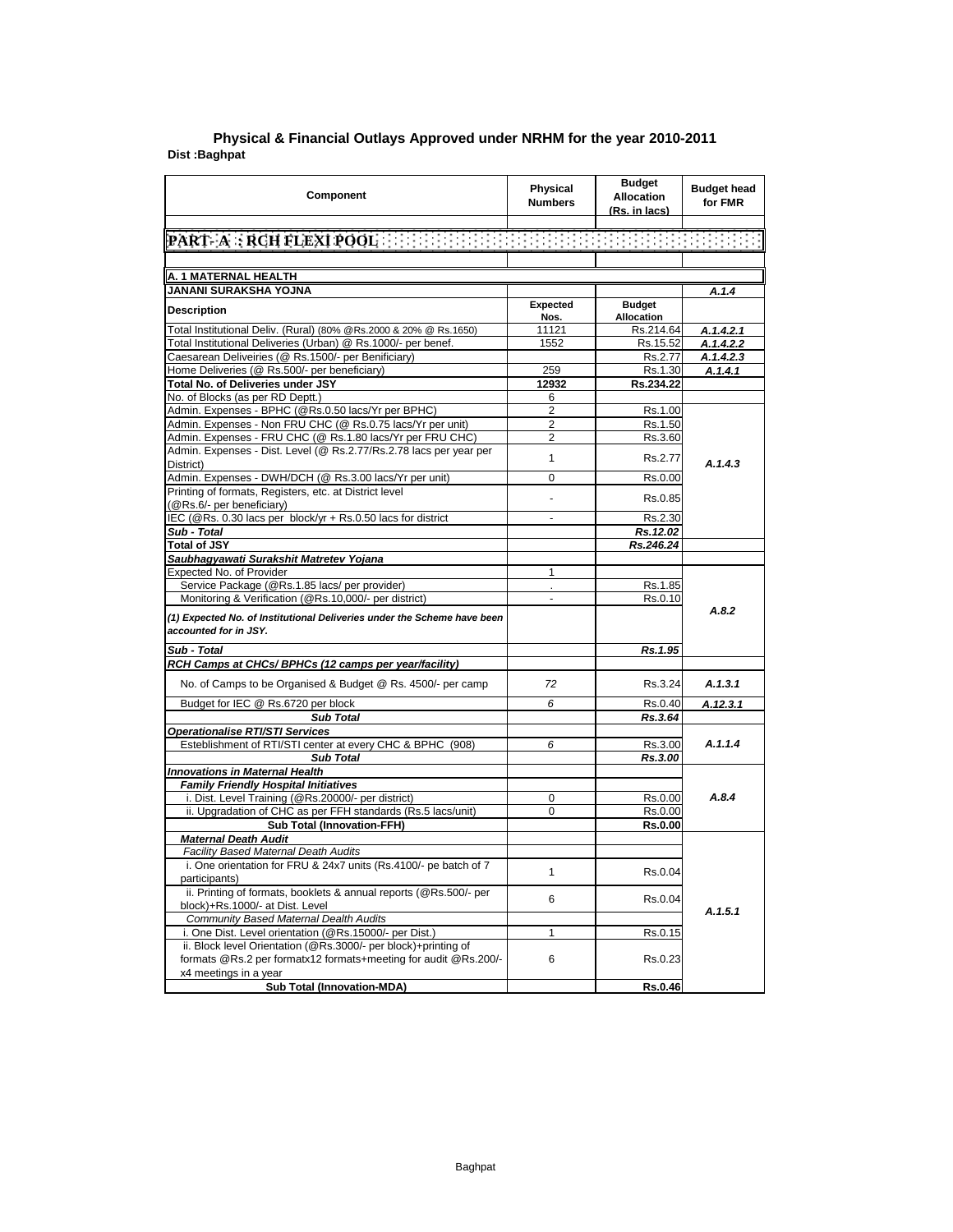| Component                                                                             | Physical<br><b>Numbers</b> | <b>Budget</b><br><b>Allocation</b><br>(Rs. in lacs) | <b>Budget head</b><br>for FMR |
|---------------------------------------------------------------------------------------|----------------------------|-----------------------------------------------------|-------------------------------|
| <b>Pregnant Women &amp; Child Tracking</b>                                            |                            |                                                     |                               |
| i. Orientation Workshop                                                               |                            |                                                     |                               |
| (a) At Dist. Level                                                                    | 1                          | Rs.0.20                                             | A.10.3                        |
| (b) At Block Level @ Rs.6500/- block                                                  | 6                          | Rs.0.39                                             |                               |
| ii. Printing of formats (730 format/block @Rs.2 per format)                           | 4380                       | Rs.0.09                                             |                               |
| Sub Total (Innovation-Preg. Women & child tracking)                                   |                            | <b>Rs.0.68</b>                                      |                               |
| Strengthening of Sub Centers Accridited under JSY                                     |                            |                                                     |                               |
| Dissemination meeting in the District @ Rs 5000/-                                     | 1                          | Rs.0.05                                             |                               |
| Upgradation of Sub Centre in Dist (From State Level)                                  | 27                         | Rs.0.00                                             | A.1.1.5                       |
| Sub Total (Innovation-S.C. Accridited under JSY))                                     |                            | <b>Rs.0.05</b>                                      |                               |
| Sub Total (Innovation in Maternal Health)                                             |                            | Rs.1.19                                             |                               |
| Sub-Total (Maternal Health)                                                           |                            | Rs.256.03                                           |                               |
| A.2 CHILD HEALTH                                                                      |                            |                                                     |                               |
| Comprehensive Child Survival Programme (CCSP)                                         |                            |                                                     |                               |
| CCSP Training - FBNC (in 1st & 2nd phase districts only)                              |                            |                                                     |                               |
| Training Site - District Women Hospital                                               |                            |                                                     |                               |
| Expected No. of Participants                                                          | 0                          |                                                     |                               |
| No. of Batches to be Organised and Budget @ Rs.12,000 per Batch                       | 0                          | Rs.0.00                                             | A.11.5.2                      |
| No. of Batches to be Supervised and Budget @ Rs.3,200 per Batch                       | 0                          | Rs.0.00                                             |                               |
| Sub - Total                                                                           |                            | Rs.0.000                                            |                               |
| Training at Medical College under CCSP Prog                                           |                            |                                                     |                               |
| Support staff to Medical Collage                                                      |                            | Rs.0.00                                             | A.11.5.2                      |
| Physicians training/F-IMNCI                                                           |                            | Rs.0.00                                             |                               |
| <b>Sub Total</b>                                                                      |                            | Rs.0.000                                            |                               |
| <b>CCSP Training - NSSK (in 3rd phase districts only)</b>                             |                            |                                                     |                               |
| Training Site - District Women Hospital                                               |                            |                                                     |                               |
| <b>Expected No. of Participants</b>                                                   | 60                         |                                                     |                               |
| No. of Batches to be Organised and Budget @ Rs.38,500 per Batch                       | 3                          | Rs.1.16                                             | A.11.5.5                      |
| No. of Batches to be Supervised and Budget @ Rs.3,500 per Batch                       | 1                          | Rs.0.04                                             |                               |
| Sub - Total                                                                           |                            | Rs.1.19                                             |                               |
| CCSP Training of ASHAs, ANMs, LHVs - (1st & 2nd Phase<br>Districts)                   |                            |                                                     |                               |
| Expected No. of Participants (approx. 24 per batch)                                   | 0                          |                                                     |                               |
| No. of Batches to be Organised and Budget @ Rs.1,65,000 per Batch                     | 0                          | Rs.0.00                                             | A.11.5.1                      |
| No. of Batches of ToT and Budget @ Rs.2,39,000 per Batch                              | 0                          | Rs.0.00                                             |                               |
| Sub - Total                                                                           |                            | Rs.0.00                                             |                               |
| CCSP Training of ASHAs, ANMs, LHVs - (3rd Phase Districts)                            |                            |                                                     |                               |
| Expected No. of Participants (approx. 24 per batch)                                   | 250                        |                                                     |                               |
| No. of Batches to be Organised and Budget @ Rs.1,65,000 per Batch                     | 10                         | Rs.16.50                                            | A.11.5.1                      |
| No. of Batches of ToT and Budget @ Rs.2,39,000 per Batch                              | 1                          | Rs.2.39                                             |                               |
| Sub - Total                                                                           |                            | Rs.18.890                                           |                               |
| CCSP Training of Supervisors (in 1st & 2nd phase districts<br>only)                   |                            |                                                     |                               |
| No. of Batches (16 participants) to be Organised and Budget @<br>Rs.24,500 per Batch  | 0                          | Rs.0.000                                            | A.11.5.1                      |
| No. of Batches to be Supervised and Budget for Observer Visit @<br>Rs.3,200 per Batch | 0                          | Rs.0.00                                             |                               |
| Sub - Total                                                                           |                            | Rs.0.000                                            |                               |
| <b>Site Stregthening</b>                                                              |                            |                                                     |                               |
| Strengthening of FBNC/NSSK Site (@ Rs.30,000/- per site)                              | 1                          | Rs.0.50                                             | A.11.5.1                      |
| Strengthening of CCSP Training Site (@ Rs.2,33,500/- per site)                        | 1                          | Rs.2.34                                             |                               |
| <b>Sub Total</b>                                                                      |                            | Rs.2.84                                             |                               |
| Establishment, Operationalisation & Construction of SNCU                              |                            |                                                     |                               |
| Establishment and Operating Exp. Of old SNCU in 7 Dist. @Rs.25<br>lacs                | 0                          | Rs.0.0                                              | A.2.2                         |
| Construction of of new SNCU in 5 Dist. (@Rs.30 lacs)                                  | 0                          | Rs.0.0                                              | A.9.2.2                       |
| Sub - Total                                                                           |                            | Rs.0.0                                              |                               |
| Infant death audit ( Aligarh & Banda only)                                            |                            |                                                     |                               |
| No. of blocks in the district                                                         | 0                          | Rs.0.0                                              | A.2.8                         |
|                                                                                       |                            |                                                     |                               |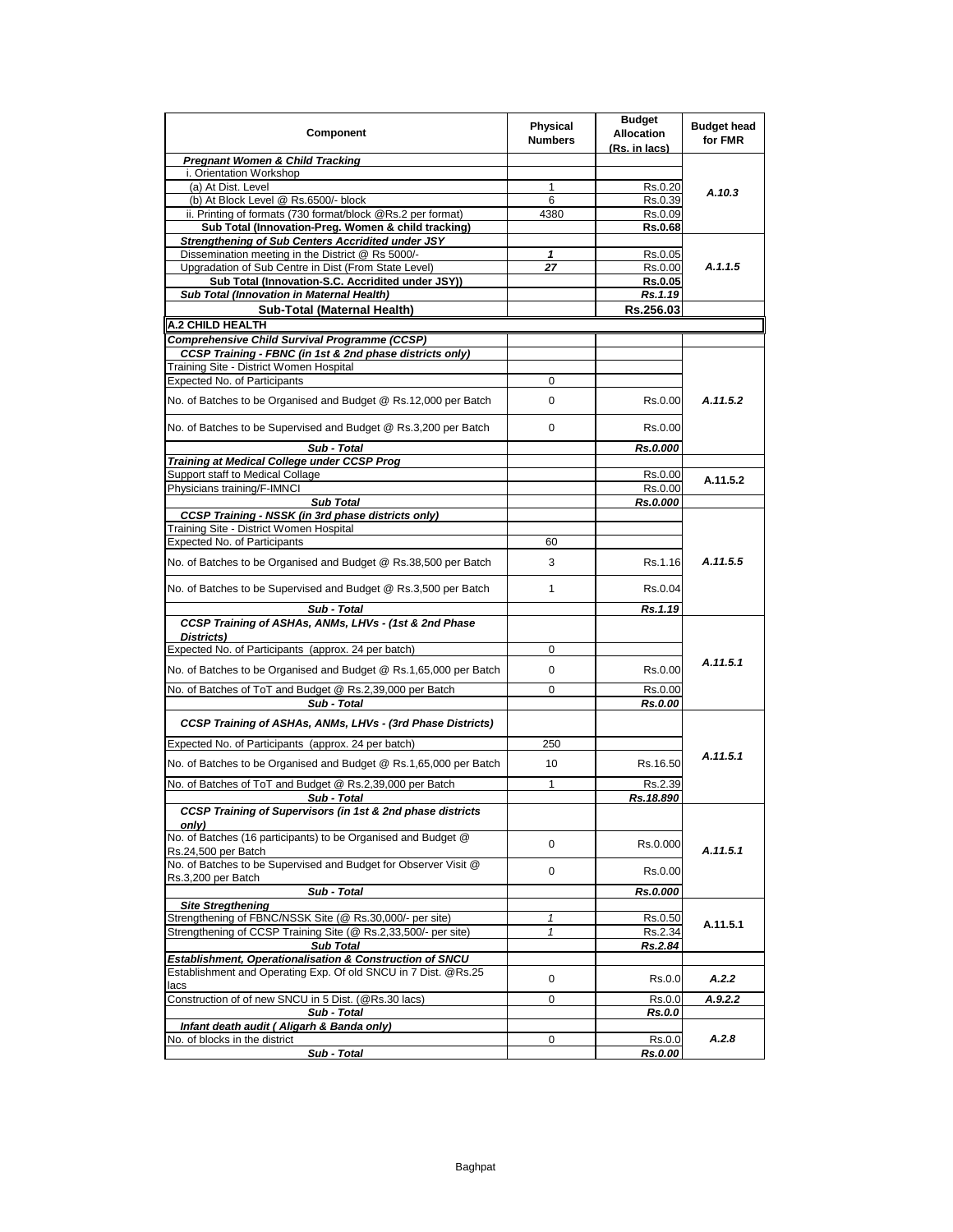| Component                                                                                                                      | Physical<br><b>Numbers</b> | <b>Budget</b><br><b>Allocation</b><br>(Rs. in lacs) | <b>Budget head</b><br>for FMR |
|--------------------------------------------------------------------------------------------------------------------------------|----------------------------|-----------------------------------------------------|-------------------------------|
| Infant & Young Child feeding (IYCF)                                                                                            |                            |                                                     |                               |
| Mass Awareness Campaign during World Breastfeeding Week                                                                        | 1                          | Rs.0.50                                             | A.2.5                         |
| Sub - Total                                                                                                                    |                            | <b>Rs.0.50</b>                                      |                               |
| Supportive Supervision through Reputed Institutions (for 1st &                                                                 |                            |                                                     |                               |
| 2nd pase districts only)<br>One Supervisor per block @ Rs.5,000/- p.m. for 12 months                                           | 0                          | Rs.0.0                                              |                               |
| Mobility for supervisors @ Rs.3,000/- p.m. for 12 months                                                                       | 0                          | Rs.0.0                                              |                               |
| Institutional support @ Rs.5,000/- p.m. for 12 months                                                                          | $\mathbf 0$                | Rs.0.0                                              |                               |
| Sub - Total                                                                                                                    |                            | Rs.0.00                                             |                               |
| Sub-Total (CCSP)                                                                                                               |                            | Rs.23.42                                            |                               |
| Implementation of Bal Swasthya Poshan Mah (BSPM)                                                                               |                            |                                                     |                               |
| Joint Meetings of Health & ICDS - 2 Planning Meetings at District<br>Level in a year @ Rs. 5000/- per meeting for 2 Rounds     | 1 Dist.                    | Rs.0.10                                             |                               |
| Joint planning meeting of health and ICDS at Block level Rs. 2000 per                                                          | 6 Blocks                   | Rs.0.24                                             |                               |
| meeting for 2 rounds<br>Joint Orientation of ASHAs & ANMs (@Rs. 25/- per participant) for 2                                    | 1160 ANM and               | Rs.0.58                                             | A.2.7                         |
| Rounds<br>Printing of Guidelines, Reporting & Monitoring Formats (@ Rs.2,000/- per<br>block/round) for 2 rounds                | AWW<br>6 Blocks            | Rs.0.24                                             |                               |
| Dissemination meeting at District level Rs. 5000 per meeting per                                                               | 1 Dist.                    | Rs.0.10                                             |                               |
| District for 2 Rounds                                                                                                          |                            |                                                     |                               |
| Sub - Total<br><b>School Health Programme</b>                                                                                  |                            | Rs.1.26                                             |                               |
| Total No. of Blocks in the district                                                                                            | 6                          |                                                     |                               |
| No. of Schools to be covered (60 Schools per block)                                                                            | 360                        |                                                     |                               |
| District Sensitization workshop                                                                                                | $\mathbf{1}$               | Rs. 0.15                                            |                               |
| Contingencies for printing of Health Card, etc. (@Rs.500/- per school)                                                         | 360                        | Rs. 1.80                                            |                               |
| Budget for Mobility (@Rs.300 per visit x 1 visit)                                                                              | 360                        | Rs. 1.08                                            |                               |
| Sub Total (Prog. Implementation)                                                                                               |                            | Rs. 3.03                                            |                               |
| program is already running)                                                                                                    |                            |                                                     |                               |
| Training of District Trainers- Honorarium to district traininer @ Rs. 350<br>*2days                                            | 3                          | Rs. 0.02                                            |                               |
| Honorarium to traininees from block@ Rs. 400 *2days per block                                                                  | 18                         | Rs. 0.14                                            | A.2.4                         |
| Training of Block Trainers - Honorarium to block resource persons @<br>Rs. 300 *2days*2 batches per block                      | 18                         | Rs. 0.22                                            |                               |
| Honararium to Teachers @ Rs. 250*2 teachers per school *2 days                                                                 | 480                        | Rs. 2.40                                            |                               |
| <b>Sub Total (Training)</b>                                                                                                    |                            | Rs. 2.78                                            |                               |
| For training program unspent balance is available at the district                                                              |                            | Rs. 1.76                                            |                               |
| <b>Actual Allocation for training</b>                                                                                          |                            | Rs. 1.02                                            |                               |
| Weighing scale, Ht./Wt Charts, Measuring tape etc. @ Rs1000 per<br>school x 20 new schools/block                               | 120                        | Rs. 0.00                                            |                               |
| Procurement of IFA tablets (30 mg tablets) for all schools                                                                     | 5400000                    | Rs. 0.00                                            |                               |
| Procurement of deworming tablets for all schools                                                                               | 108000                     | Rs. 0.00                                            |                               |
| Sub Total (Procurement)                                                                                                        |                            | Rs. 0.00                                            |                               |
| Total (School Health)                                                                                                          |                            | Rs. 4.05                                            |                               |
| Sub-Total (Child Health)                                                                                                       |                            | Rs.28.73                                            |                               |
| A3. Family Planning                                                                                                            |                            |                                                     |                               |
| Terminal/Limiting Methods                                                                                                      |                            |                                                     | A.3.1                         |
| Dissemination of manuals on sterilization standards & quality<br>assurance of sterilization services                           | 1                          | Rs. 0.40                                            | A.3.1.1                       |
| NSV Camps in Districts (6 camps/dist. @ Rs.35,000/- per camp)                                                                  | 6                          | Rs. 2.10                                            | A.3.1.3                       |
| Compensation for Female Sterilization                                                                                          | 3117                       | Rs. 31.17                                           | A.3.1.4                       |
| <b>Compensation for Male Sterilization</b>                                                                                     | 43                         | Rs. 0.65                                            | A.3.1.5                       |
| Accrediation of private providers of sterilization services                                                                    |                            |                                                     |                               |
| <b>Female Sterilization</b><br>Male Sterilization (NSV)                                                                        |                            | Rs. 0.25<br>Rs. 0.05                                | A.3.1.6                       |
| <b>Spacing Methods</b>                                                                                                         |                            |                                                     | A.3.2                         |
| IUD services at health facilities/compensation                                                                                 | 14490                      | Rs. 2.90                                            | A.3.2.2                       |
| Accrediation of private providers of IUD services                                                                              |                            | Rs. 0.03                                            | A.3.2.3                       |
| Family Welfare Counsellor@9000 per month                                                                                       | 2                          | Rs. 2.16                                            | A.9.1.5                       |
| <b>Sub Total</b>                                                                                                               |                            | Rs. 39.70                                           |                               |
| <b>PCPNDT and Sex-Ratio</b><br>Visit of District Inspection & Monitoring Committee<br>Sensitization Workshop at District level | 10<br>$\mathbf{1}$         | Rs. 0.10<br>Rs. 0.40                                | A.8.1                         |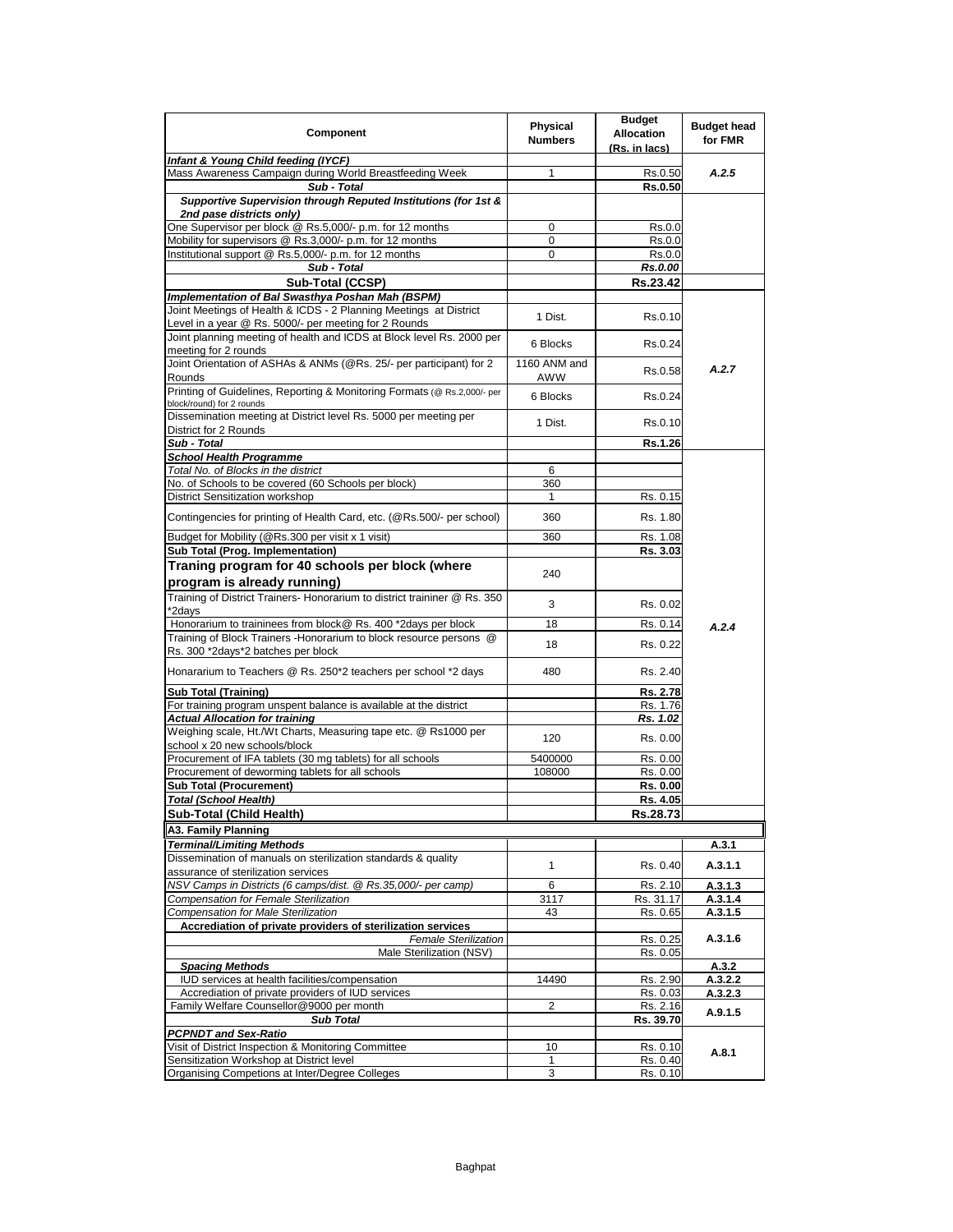| Component                                                                                                                   | Physical<br><b>Numbers</b> | <b>Budget</b><br><b>Allocation</b><br>(Rs. in lacs) | <b>Budget head</b><br>for FMR |
|-----------------------------------------------------------------------------------------------------------------------------|----------------------------|-----------------------------------------------------|-------------------------------|
| Orientation of members of Dist advisory committee at Division                                                               |                            | Rs. 0.00                                            |                               |
| <b>IEC Activities &amp; Conigency</b>                                                                                       |                            |                                                     |                               |
| <b>IEC Activities</b>                                                                                                       |                            | Rs. 0.35                                            |                               |
| Contigency                                                                                                                  |                            | Rs. 0.03                                            | A.12.4                        |
| TA/DA to Dist. level Staff for attending workshop, training, meetings                                                       |                            | Rs. 0.20                                            |                               |
| <b>Sub Total</b>                                                                                                            |                            | Rs. 1.18                                            |                               |
| <b>Sub-Total (Family Planning)</b>                                                                                          |                            | Rs.40.88                                            |                               |
| A.4 ARSH                                                                                                                    |                            |                                                     |                               |
| Saloni Scheme                                                                                                               |                            |                                                     |                               |
| No. of Blocks in District                                                                                                   | 6                          |                                                     | A.4.1                         |
| No. of Schools to be covered (10 Schools per block)                                                                         | 60                         |                                                     |                               |
| No. of Benificiaries (150 per school)                                                                                       | 9000                       |                                                     |                               |
| Sensitization Workshop at District level                                                                                    | 1                          | Rs. 0.15                                            |                               |
| Budget for Visit of Medical Team (@Rs.300/- per visit x 2 visits per<br>school)                                             | 120                        | Rs. 0.36                                            | A.4.2                         |
| Budget for Preparing Saloni Sabha (Rs.300/- p.m. per school x 10<br>months)                                                 | 600                        | Rs. 1.80                                            |                               |
| Procurement of IFA tablets (100 mg tablets) for all schools                                                                 | 432000                     | Rs.0.00                                             |                               |
| Procurement of deworming tablets for all schools 2 tab/Benf.                                                                | 18000                      | Rs.0.00                                             | A.13.2.5                      |
| Sub-Total (Adolescent Health)                                                                                               |                            | Rs.2.31                                             |                               |
| A.5 Urban RCH                                                                                                               |                            |                                                     |                               |
| Urban RCH plan /activities                                                                                                  |                            |                                                     |                               |
| <b>Building</b>                                                                                                             | 1                          | 0.84                                                |                               |
| Manpower(1Doctor @ 24000/month,1Staff Nurse@ 15000/month,2                                                                  |                            |                                                     |                               |
| ANMs@9000/month,2 Security guards @ 4000/month,1 Ayah                                                                       | 1                          | 8.52                                                |                               |
| 4000/month,& 1 Sweeper 2000/month                                                                                           |                            |                                                     |                               |
| Other Expenses                                                                                                              | $\mathbf{1}$               | 0.41                                                | A.5.1                         |
| IEC                                                                                                                         |                            |                                                     |                               |
|                                                                                                                             | 1                          | 0.1                                                 |                               |
| <b>Subtotal</b>                                                                                                             |                            | 9.87                                                |                               |
| The cost of Drugs(Rs 10,000/month/Health post) and consumables(Rs 3,000/month/Health Post) for Urban RCH                    |                            |                                                     |                               |
| amounting to Rs 1.56 Lacs would be met from the Mission Flexipool                                                           |                            |                                                     |                               |
| <b>A9. INFRASTRUCTURE &amp; HR</b>                                                                                          |                            |                                                     |                               |
| <b>Contractual Staff &amp; Services</b>                                                                                     |                            |                                                     |                               |
| <b>Position</b>                                                                                                             | No.                        | <b>Budget</b>                                       |                               |
| Contractual ANM (@Rs.9000/- pm)                                                                                             | 20                         | Rs. 21.60                                           | A.9.1.1                       |
| Staff Nurse in the district (@Rs.15000/- pm)                                                                                | 4                          | Rs. 7.20                                            | A.9.1.3                       |
| MBBS (Male/Female) @ Rs.30000/- pm                                                                                          | 1                          | Rs. 3.60                                            |                               |
| Specialist at On Call basis for CHC (@ Rs.1000/- per visit) No. of calls<br>for 6 moths                                     | 40                         | Rs. 0.40                                            |                               |
| Specialist at On Call basis for Dist. Hospital (Male)/DCH(@ Rs.1000/-                                                       |                            | Rs. 0.80                                            |                               |
| per visit)                                                                                                                  | 80                         |                                                     | A.9.1.4                       |
| Specialist at Dist. Hospital (Male)/DCH(@ Rs.40000/- pm for                                                                 |                            | Rs. 8.40                                            |                               |
| MS/MD/MDS & @Rs.35000/- for Diploma holders)                                                                                | 2                          |                                                     |                               |
| Specialist at DWH/DCH (@ Rs.40000/- pm for MS/MD/MDS &<br>@Rs.35000/- for Diploma holders)/MBBS(LMO if already on contract) |                            | Rs. 8.40                                            |                               |
| Paramedical staff/LT for CHC (@ Rs.9000/- pm)                                                                               | 2                          |                                                     |                               |
| Paramedical staff for DH/DWH/DCH (@ Rs.9000/- pm)                                                                           | 4<br>1                     | Rs. 4.32                                            | A.9.1.5                       |
| Data Assistant (@ Rs.8000/- pm)                                                                                             | 0                          | Rs. 1.08<br>Rs. 0.00                                |                               |
|                                                                                                                             |                            | Rs.55.80                                            |                               |
| <b>Sub-Total (Human Resources)</b>                                                                                          |                            |                                                     |                               |
| A.10. INSTITUTIONAL STRENGTHENING                                                                                           |                            |                                                     |                               |
| Logistics Management/Improvement                                                                                            |                            |                                                     |                               |
| <b>Stregthening of Logistic Management</b>                                                                                  |                            |                                                     |                               |
| Divisional logistic management                                                                                              | 0                          | Rs. 0.00                                            |                               |
|                                                                                                                             |                            |                                                     | A.10.2                        |
| <b>Transportation of Logistic</b>                                                                                           |                            |                                                     |                               |
| Divisional level @ Rs 50000/-                                                                                               | 0                          | Rs. 0.00                                            |                               |
| District level @ Rs 30000/-                                                                                                 | $\mathbf{1}$               | Rs. 0.30                                            |                               |
| Block level @ Rs 12000/-                                                                                                    | 6                          | Rs. 0.72                                            |                               |
| <b>Sub-Total (Logistics Strengthening)</b>                                                                                  |                            | <b>Rs.1.02</b>                                      |                               |
| <b>Rent for Sub-Centres</b>                                                                                                 |                            |                                                     |                               |
| No. of SCs in Rented Bldgs & Budget @ Rs. 250/- p.m.<br><b>Sub-Total (Sub Center Rent)</b>                                  | 133                        | Rs.3.99<br>Rs.3.99                                  | A.10.4                        |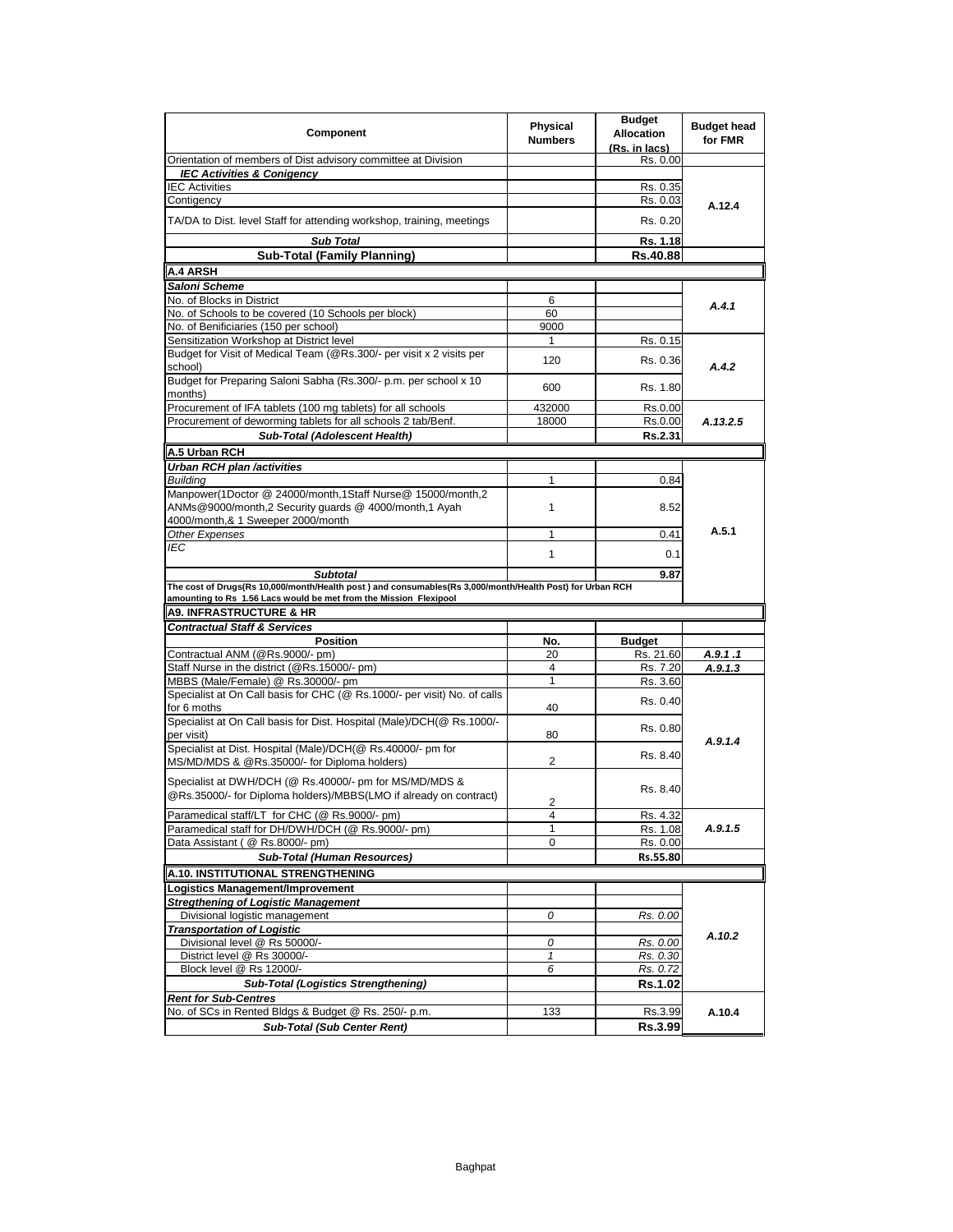| Component                                             | <b>Physical</b><br><b>Numbers</b> | <b>Budget</b><br><b>Allocation</b><br>(Rs. in lacs) | <b>Budget head</b><br>for FMR |
|-------------------------------------------------------|-----------------------------------|-----------------------------------------------------|-------------------------------|
| A.11 TRAINING                                         |                                   |                                                     |                               |
| <b>Training- Skill Birth Attendant</b>                |                                   |                                                     |                               |
| <b>Training at DWH/Combined Hosp</b>                  |                                   |                                                     |                               |
| Target at DWH                                         | $\Omega$                          |                                                     |                               |
| No. of Particpants per batch                          | $\Omega$                          |                                                     |                               |
| No. of Batches                                        | $\Omega$                          | Rs.0.00                                             |                               |
| New Site Stregthening at DWH                          | ۰                                 |                                                     |                               |
| Existing site stregthening                            |                                   | Rs.0.00                                             |                               |
| Sub-Total (DWH-SBA)                                   |                                   | <b>Rs.0.00</b>                                      |                               |
| Training at FRU/24X7                                  |                                   |                                                     | A.11.3.1                      |
| Name of the selected Training Site FRU/24X7           | Barhaut                           |                                                     |                               |
| Target at FRU/24X7                                    | 20                                |                                                     |                               |
| No. of Particpants per batch                          | 4                                 |                                                     |                               |
| No. of Batches                                        | 5                                 | Rs.5.52                                             |                               |
| New Site Stregthening at FRU                          |                                   | Rs.0.15                                             |                               |
| Existing site stregthening                            |                                   | Rs.0.40                                             |                               |
| Sub-Total (FRU-SBA)                                   |                                   | Rs.6.07                                             |                               |
| Sub-Total(SBA Training)                               |                                   | Rs.6.07                                             |                               |
| <b>A.14 PROGRAM MANAGEMENT</b>                        |                                   |                                                     |                               |
| Personal & Other Expense of Dist. PMU (Rs.94500/- pm) |                                   | Rs.11.34                                            | A.14.2                        |
| Operational Cost (Rs. 60000/- pm)                     | 4                                 | Rs.7.20                                             | A.14.4                        |
| <b>Sub-Total (Program Management)</b>                 |                                   | Rs.18.54                                            |                               |
| Total for RCH Flexipool (Part A)                      |                                   | Rs.423.24                                           |                               |

| Component                                                                   | Physical<br><b>Numbers</b> | <b>Budget</b><br>Allocation<br>(Rs. in lacs) | <b>Budget head</b><br>for FMR |
|-----------------------------------------------------------------------------|----------------------------|----------------------------------------------|-------------------------------|
| <b>ASHA Scheme:-</b>                                                        |                            |                                              | <b>B.1</b>                    |
| Periodic Training for ASHAs                                                 |                            |                                              | B.1.1                         |
| <b>ASHA Support System</b>                                                  |                            |                                              |                               |
| Replenishment of ASHA Kits & Budget (@ Rs. 500/- per kit*2 for 95%<br>ASHA) | 886                        | Rs.0.00                                      | B.1.2                         |
| Incentive to ASHAs (Average Rs.500/- p.m. for 85% ASHAs)                    | 793                        | Rs.47.58                                     | B.1.3                         |
| Award to ASHA (Rs.5000/- for 1 ASHA in each block)                          | 6                          | Rs.0.30                                      |                               |
| Annual ASHA Sammelan (Rs.250/- per ASHA for 60% ASHAs)                      | 560                        | Rs.1.40                                      | B.1.1                         |
| Mobility to ASHAs (Rs.30/- per ASHA for 95% ASHAs)                          | 886                        | Rs.3.19                                      |                               |
| Block level ASHA Payment Register (Rs.100/-per Register)                    | 6                          | Rs.0.01                                      | B.18.3.2                      |
| Printing of Voucher Booklet for ASHA (Rs.25/-per Booklet)                   | 933                        | Rs.0.23                                      |                               |
| Budget ASHA Mentoring Group (Rs.10,000/- per District)                      | Quarterly<br>Meeting       | Rs.0.10                                      | B.1.1                         |
| Sub-Total (ASHA Scheme):-                                                   |                            | Rs.52.81                                     |                               |
| <b>Untied Grant to Facilities</b>                                           |                            |                                              | B.2                           |
| No. of CHCs & Budget @ Rs.0.50 lacs per facility                            | 4                          | Rs.2.00                                      | B.2.1                         |
| No. of BPHCs & Budget @ Rs.0.50 lacs per facility                           | 2                          | Rs.1.00                                      | B.2.2                         |
| No. of APHCs & Budget @ Rs.0.25 lacs per facility                           | 21                         | Rs.5.25                                      | B.2.2                         |
| No. of Sub Centres & Budget @ Rs.0.10 lacs per facility                     | 197                        | Rs.19.70                                     | B.2.3                         |
| No.of VHSCs                                                                 | 237                        | Rs.0.00                                      | B.2.4                         |
| No.of Revenue Villages & Budget @Rs.0.10 lacs per R.Village                 | 314                        | Rs.31.40                                     |                               |
| <b>Sub-Total (Untied Grants)</b>                                            |                            | Rs.59.35                                     |                               |
| <b>Annual Maintenance Grant to Facilities</b>                               |                            |                                              | B.4                           |
| No. of CHCs & Budget @ Rs.1.0 lacs per facility                             | 4                          | Rs.4.00                                      | B.4.1                         |
| No. of BPHCs & Budget @ Rs.1.0 lacs per facility                            | 2                          | Rs.2.00                                      | B.4.2                         |
| No. of APHCs & Budget @ Rs.0.50 lacs per facility                           | 21                         | Rs.10.50                                     |                               |
| No. of Sub Centres & Budget @ Rs.0.10 lacs per facility                     | 64                         | Rs.6.40                                      | B.4.3                         |
| <b>Sub-Total (Annual Maintenance Grants)</b>                                |                            | Rs.22.90                                     |                               |
| <b>Funds to Rogi Kalyan Samitis</b>                                         |                            |                                              | B.6                           |
| No. of District Hospitals & Funds @ Rs.5.0 lacs per facility                | $\Omega$                   | Rs.0.00                                      | B.6.1                         |
| No. of CHCs & Funds @ Rs.1.0 lacs per facility                              | $\overline{4}$             | Rs.4.00                                      | B.6.2                         |
| No. of BPHCs & Funds @ Rs.1.0 lacs per facility                             | $\overline{2}$             | Rs.2.00                                      | B.6.3                         |
| No. of APHCs & Funds @ Rs.1.00 lacs per facility                            | 21                         | Rs.21.00                                     | B.6.4                         |
| <b>Sub-Total (Funds for RKS)</b>                                            |                            | Rs.27.00                                     |                               |
| <b>Operationalisation of District Drug Warehouses</b>                       |                            |                                              |                               |
| Contractual Staff (@Rs.2.94 lacs/yr)                                        | 0                          | Rs.0.00                                      | <b>B.21</b>                   |
| Contingency Expenses (@Rs.2.0 lacs/yr)                                      | $\Omega$                   | Rs.0.00                                      |                               |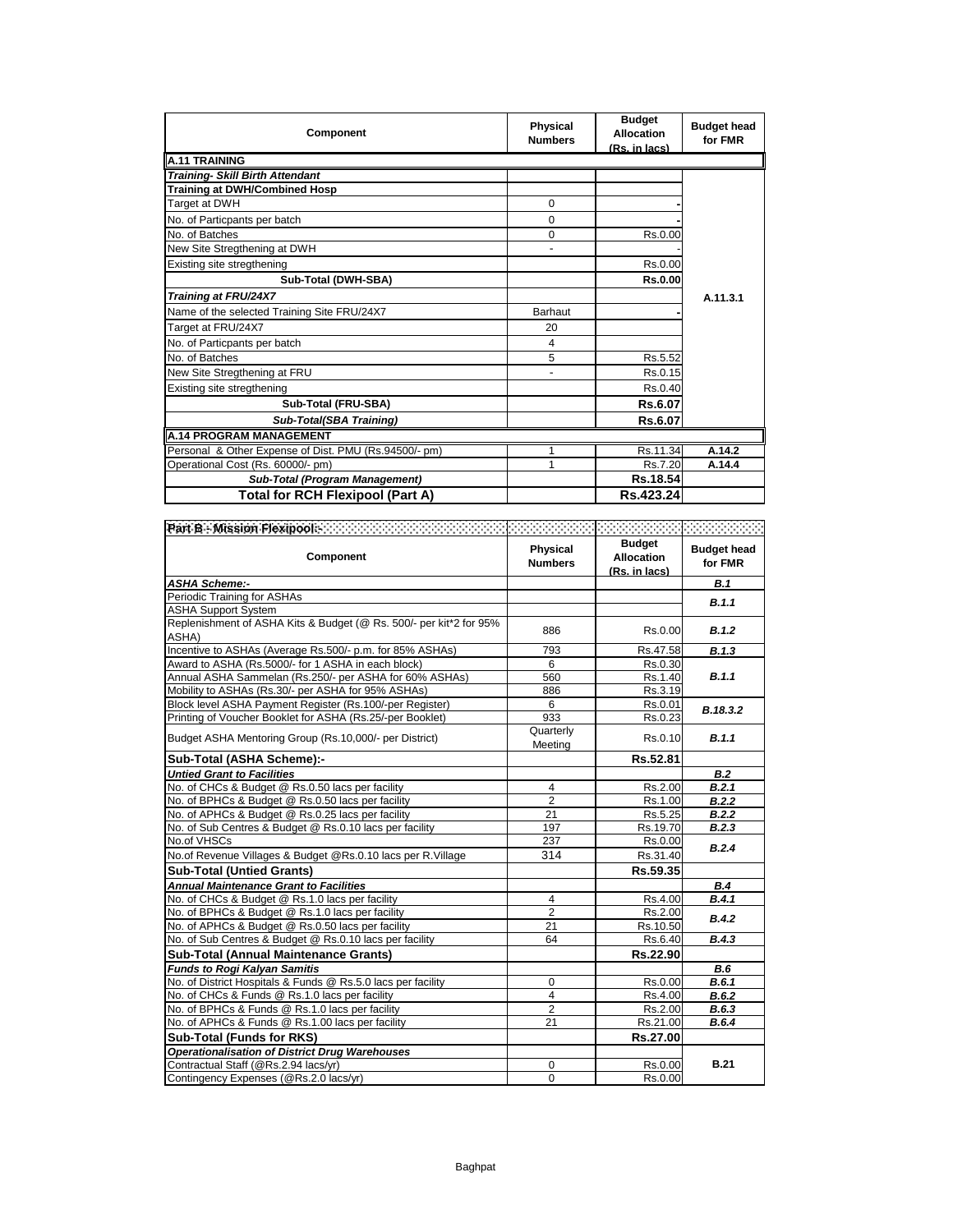| Component                                                                                                         | <b>Physical</b><br><b>Numbers</b> | <b>Budget</b><br><b>Allocation</b><br>(Rs. in lacs) | <b>Budget head</b><br>for FMR |
|-------------------------------------------------------------------------------------------------------------------|-----------------------------------|-----------------------------------------------------|-------------------------------|
| Sub-Total (Ope. of District Drug Warehouses)                                                                      |                                   | <b>Rs.0.00</b>                                      |                               |
| <b>Mobility Support to DWH &amp; District Combined Hospital</b>                                                   |                                   |                                                     | <b>B.27.8</b>                 |
| Mobility Support to DWH/DCH @Rs.18000/- Per month.                                                                | 0                                 | Rs.0.00                                             |                               |
| Sub-Total (Funds for Mobility Support to DWH & DCH)                                                               |                                   | <b>Rs.0.00</b>                                      |                               |
| <b>Mobility Support for Monitoring &amp; Supervision.</b>                                                         |                                   |                                                     |                               |
| Mobility Support to District Community Mobilizer (@Rs.800/-per day X<br>8 days/month)                             | 1                                 | Rs.0.77                                             |                               |
| Mobility Support to District Account Manager (@Rs.800/-per day X 6)<br>days/month)                                | 1                                 | Rs.0.58                                             | B.18.3.2                      |
| Mobility Support to District Programme Manager (@Rs.800/-per day X<br>8 days/month)                               |                                   | Rs.0.00                                             |                               |
| Sub-Total(Mobility Support for Monit. & Supervision)                                                              |                                   | Rs.1.34                                             |                               |
| <b>Supervision of ANM/ASHAs</b>                                                                                   |                                   |                                                     | B.18.3.2                      |
| Vehicle for Mobility @Rs.18000/-month/block                                                                       | 6                                 | Rs.12.96                                            |                               |
| Sub-Total (Supervision of ANM/ASHAs)                                                                              |                                   | Rs.12.96                                            |                               |
| <b>Vehicle Support for Specialist</b>                                                                             |                                   |                                                     | <b>B.27.8</b>                 |
| One Vehicle for 5 block level facility (@Rs.18000/-month)                                                         | 1                                 | Rs.2.16                                             |                               |
| <b>Sub-Total (Vehicle Support for Specialist)</b>                                                                 |                                   | <b>Rs.2.16</b>                                      |                               |
| <b>Diesel for Generator for District Hospitals</b><br>Diesel Support for generator (@Rs.1 lac per month)          |                                   |                                                     | <b>B.28</b>                   |
| Sub-Total (Diesel Support for District Hospital)                                                                  | 0                                 | Rs.0.00<br><b>Rs.0.00</b>                           |                               |
| Diesel Support for Generator in Fully Functional CHC.                                                             |                                   |                                                     |                               |
| Diesel Support for Fully functional CHC (@Rs.35000/-per month)                                                    | 4                                 | Rs.16.80                                            |                               |
| Diesel Support for CHC functional in BPHC building (@Rs.13500/-per                                                | $\overline{2}$                    | Rs.3.24                                             | <b>B.28</b>                   |
| month)<br>Sub-Total (Diesel Support for fully functional CHCs)                                                    |                                   | Rs.20.04                                            |                               |
| Saas Bahu Sammelans (1 each at District)                                                                          |                                   |                                                     |                               |
| No. of Sammellans & Budget (@Rs. 1.50 lac. Per District)                                                          | 1                                 | Rs.1.50                                             | <b>B.7.1</b>                  |
| Sub-Total (Saas Bahu Sammelan)                                                                                    |                                   | Rs.1.50                                             |                               |
| Tehsil level Pradhan Sammelan                                                                                     |                                   |                                                     | <b>B.8.2</b>                  |
| No. of Sammelans & Budget (@Rs.40,000 per Sammelan)                                                               | 3                                 | Rs.1.20                                             |                               |
| Sub-Total (Tehsil level Pradhan Sammelan)                                                                         |                                   | Rs.1.20                                             |                               |
| Organization of Swasthya Mela                                                                                     |                                   |                                                     |                               |
| Organization of S.Mela @Rs.20000/- Mela/Month at each block.                                                      | 6                                 | Rs.14.40                                            | <b>B.10.1</b>                 |
| Sub-Total (Swasthya Mela)                                                                                         |                                   | Rs.14.40                                            |                               |
| <b>Concurrent Audit</b>                                                                                           |                                   |                                                     | <b>B.27.5</b>                 |
| Budget @ Rs. 4000/- per month for 12 months                                                                       | 1                                 | Rs.0.48                                             |                               |
| <b>Sub-Total (Concurrent Audit)</b>                                                                               |                                   | <b>Rs.0.48</b>                                      |                               |
| <b>Health Management Information System (HMIS):-</b>                                                              |                                   |                                                     |                               |
| Hiring of Vehicle for District HMIS Nodal Officer (@Rs.800/- Visit)                                               | 2                                 | Rs.0.19                                             |                               |
| Mobility Support for Block HMIS Nodal Officer (@Rs.600/-month)                                                    | 6                                 | Rs.0.43                                             | B.21                          |
| Internet Connectivity @Rs.400/- per month/computer<br>Consumables & Stationary for Computer, printer (Rs.400/-per | 6                                 | Rs.0.29                                             |                               |
| month/facility)<br><b>Sub-Total (HMIS)</b>                                                                        | 6                                 | Rs.0.29<br>Rs.1.20                                  |                               |
| <b>Programme Management:-</b>                                                                                     |                                   |                                                     |                               |
| <b>Expenses at Additional Director level:-</b>                                                                    |                                   |                                                     |                               |
| Mobility @Rs.2500/-per District per Month.                                                                        | 0                                 | Rs.0.00                                             |                               |
| Contingency Expenses @Rs.5000/- month.                                                                            | 0                                 | Rs.0.00                                             | B.27.6                        |
| Sub-Total (Exp.at Addl.Director level)-                                                                           |                                   | <b>Rs.0.00</b>                                      |                               |
| <b>Operational Cost for Block Project Management Unit</b>                                                         |                                   |                                                     |                               |
| Honoraria to Block Data Assistant @Rs.8000/-Per Month                                                             | 6                                 | Rs.5.76                                             |                               |
| Communication support to Block Program Manager @Rs.500/-P.M.                                                      | 6                                 | Rs.0.36                                             | B.27.1                        |
| Sub-Total (Operational Cost for BPMU)                                                                             |                                   | Rs.6.12                                             |                               |
| <b>Provision of Contractual Staff (AYUSH)</b>                                                                     |                                   |                                                     |                               |
| <b>Position</b>                                                                                                   | No.                               | <b>Budget</b>                                       |                               |
| ISM Lady Doctors (@ Rs.24,000/- per month)                                                                        | 5                                 | Rs.32.16                                            | B.14.4                        |
| AYUSH Doctors (@ Rs.24,000/- per month)                                                                           | 12                                |                                                     |                               |
| AYUSH Pharmacists (@ Rs.9,000/- per month)                                                                        | 10                                | Rs.6.30                                             | B.14.1                        |
| Sub-Total (Contractual Staff - AYUSH)                                                                             |                                   | Rs.38.46                                            |                               |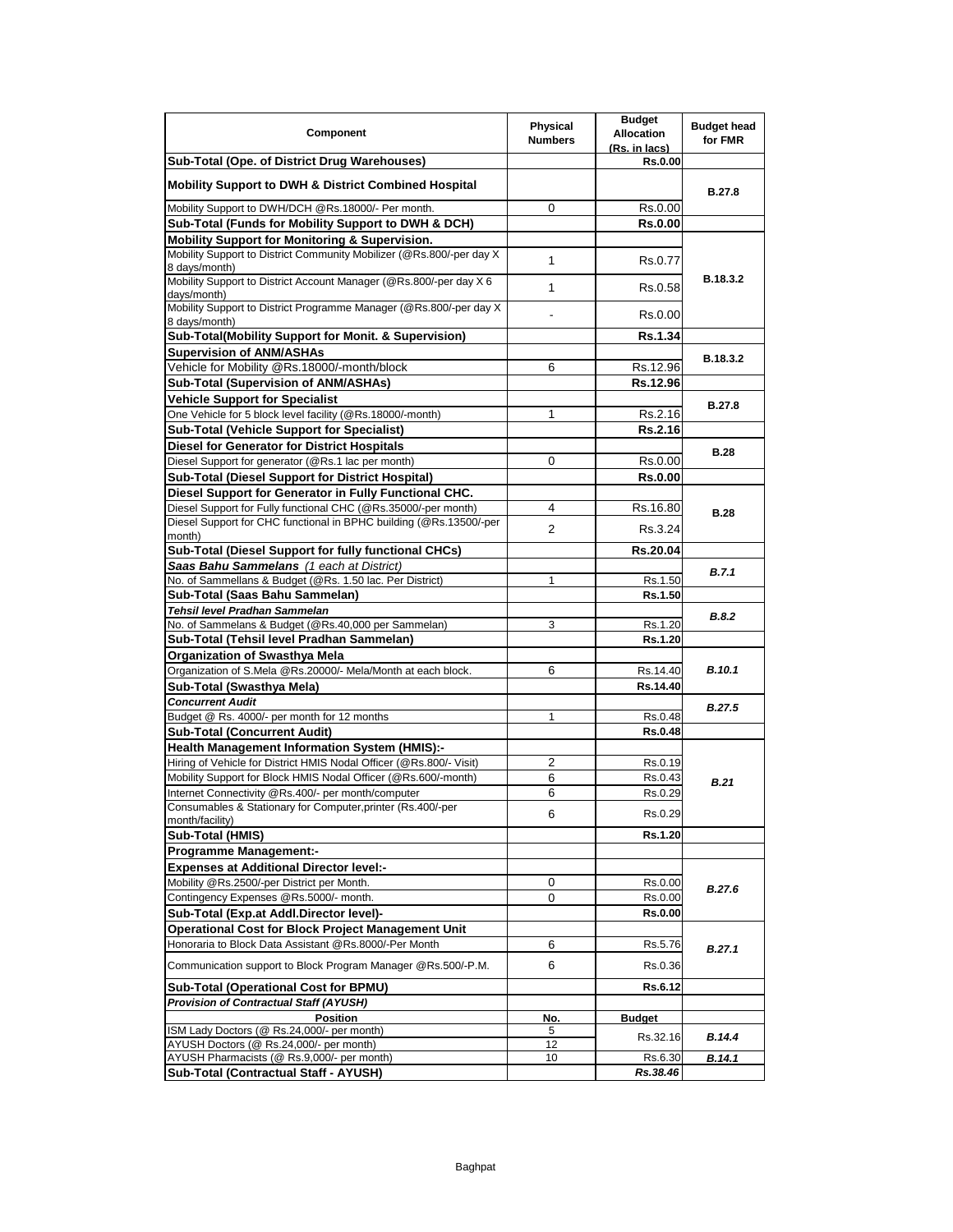| Component                                                                                       | <b>Physical</b><br><b>Numbers</b> | <b>Budget</b><br>Allocation<br>(Rs. in lacs) | <b>Budget head</b><br>for FMR |
|-------------------------------------------------------------------------------------------------|-----------------------------------|----------------------------------------------|-------------------------------|
| Integrated Skill Refresher Training for ANM & LHV.                                              |                                   |                                              |                               |
| Total Work load for the year                                                                    | 129                               |                                              | B.16.3.1                      |
| Total no. of Proposed Batches & Budget @Rs.165950/- per batch.                                  | 8                                 | Rs.13.28                                     |                               |
| Sub-Total (Integrated skill training for ANM/LHV)                                               |                                   | Rs.13.28                                     |                               |
| Infrastructure & Manpower for UIP                                                               |                                   |                                              |                               |
| Mobile Workshop at Regional Depot @Rs.4 Lac.                                                    | 0                                 | Rs.0.00                                      |                               |
| Renovation & Electrification of WIC/WIF                                                         | 0                                 | Rs.0.00                                      |                               |
| Expansion of Cold Chain Store at Regional/Divisional Depo                                       | 0                                 | Rs.0.00                                      | B.26.5                        |
| Expansion of Cold Chain Workshop @Rs.50000/-year/District.                                      |                                   | Rs.0.50                                      |                               |
| Mobility Support to Block (1 Vehicle @Rs.800/-per block for 6 days in<br>a month for 12 months) | 6                                 | Rs.3.46                                      |                               |
| IVRS System for Tracking of Beneficiaries.                                                      |                                   | Rs.23.28                                     | B.18.3.2                      |
| Sub - Total (Infrasturcture & Manpower for UIP)                                                 |                                   | Rs.27.24                                     |                               |
|                                                                                                 |                                   |                                              |                               |
| Total for Mission Flexipool (Part B) [1999] [1999]                                              |                                   | Rs.302.43                                    |                               |

| Component                                                                                                                                                                                                                                                                         | <b>Physical</b><br><b>Numbers</b> | <b>Budget</b><br><b>Allocation</b><br>(Rs. in lacs) | <b>Budget head</b><br>for FMR |
|-----------------------------------------------------------------------------------------------------------------------------------------------------------------------------------------------------------------------------------------------------------------------------------|-----------------------------------|-----------------------------------------------------|-------------------------------|
| Routine Immunization (Part C) [1999] [1999] [1999] [1999] [1999] [1999] [1999] [1999] [1999] [1999] [1999] [19                                                                                                                                                                    |                                   |                                                     |                               |
| Total Number of Immunization Sessions to be organized in the District                                                                                                                                                                                                             | 11784<br>Sessions/Year            |                                                     |                               |
| Mobility support for supervision : Supervisory visits by district level<br>officers for monitoring and supervision of RI @ Rs 50000 /District for<br>district level officers (this includes POL and maintenance) per year                                                         | 1                                 | Rs.0.50                                             |                               |
| Alternate Vaccine delivery @ Rs 50/- sessionx 3 months(April-June10)<br>+2 Vehicles /Blocks for 8 days /month for 9 months (July10-March 11)                                                                                                                                      | 11784<br>Sessions/Year            | Rs.5.89                                             |                               |
| Focus on Urban slum & underserved areasHiring an ANM @<br>Rs.300/session for four sessions/month/slum of 10000 population and<br>Rs.200/- per month as contingency per slum of i.e. total expense of<br>Rs. 1400/- per month per slum of 10000 population                         | 0                                 | Rs.0.00                                             |                               |
| Mobilization of children by ASHA /RI Mobilizer @ Rs 150/- per session                                                                                                                                                                                                             | 11784<br>Sessions/Year            | Rs.17.68                                            |                               |
| Support for Computer Assistant for RI reporting (with annual increment<br>of 10% wef from 2010-11Districts @ Rs 8000- 10,000 p.m                                                                                                                                                  | 1                                 | Rs.1.06                                             |                               |
| Printing and dissemination of tally sheets, monitoring forms, etc. @<br>Rs 1 /beneficiary                                                                                                                                                                                         | 46246<br><b>Benefiaceries</b>     | Rs.0.46                                             |                               |
| Quarterly Review & feedback meeting exclusive for RI at district level<br>with one Block MOIC, ICDS CDPO and other stakeholders<br>stakeholders @ Rs 100/- per participant for meeting expenses (lunch,<br>organizational expenses)                                               | 18                                | Rs.0.07                                             |                               |
| Quarterly Review Meetings at Block level Quarterly Review &<br>feedback meeting for exclusive for RI at Block level @Rs 50/-ppas<br>honorarium for ASHA (travel)and Rs 25 /-person at the disposal of<br>MOIC for meeting expenses(refreshments, stationary and Misc<br>expences) | 1163                              | Rs.1.51                                             |                               |
| District level orientation training for 2 days of ANM, Multipurpose Health<br>worker @ Rs67300/batch with 20 participants in each batch                                                                                                                                           | 2 Batch                           | Rs.1.35                                             |                               |
| One day cold chain handelers training for block level cold chain<br>handlers @ Rs. 26,000 per batch and Rs. 3000 for obsever nominated<br>by State level                                                                                                                          | 1Batch                            | Rs.0.29                                             |                               |
| One day Training of block level data handlers by DIO and District Cold<br>chain Officer to train about the reporting formats of Immunization and<br>NRHM Rs 300/Participant/Block                                                                                                 | 6                                 | Rs.0.02                                             |                               |
| Microplanning at SC levelRs 100/- per subcentre (meeting at block<br>level, logistic)                                                                                                                                                                                             | 197                               | Rs.0.20                                             |                               |
| Microplanning at Block & District levelFor consolidation of microplan<br>at PHC/CHC level @ Rs 1000/- block & at district level @ Rs 2000/-<br>per district                                                                                                                       | 1District & 6<br><b>Block</b>     | Rs.0.08                                             |                               |
| Consumables for computer including provision for internet access for<br>RIMSRs 400/- Month / Districts                                                                                                                                                                            | 1                                 | Rs.0.05                                             |                               |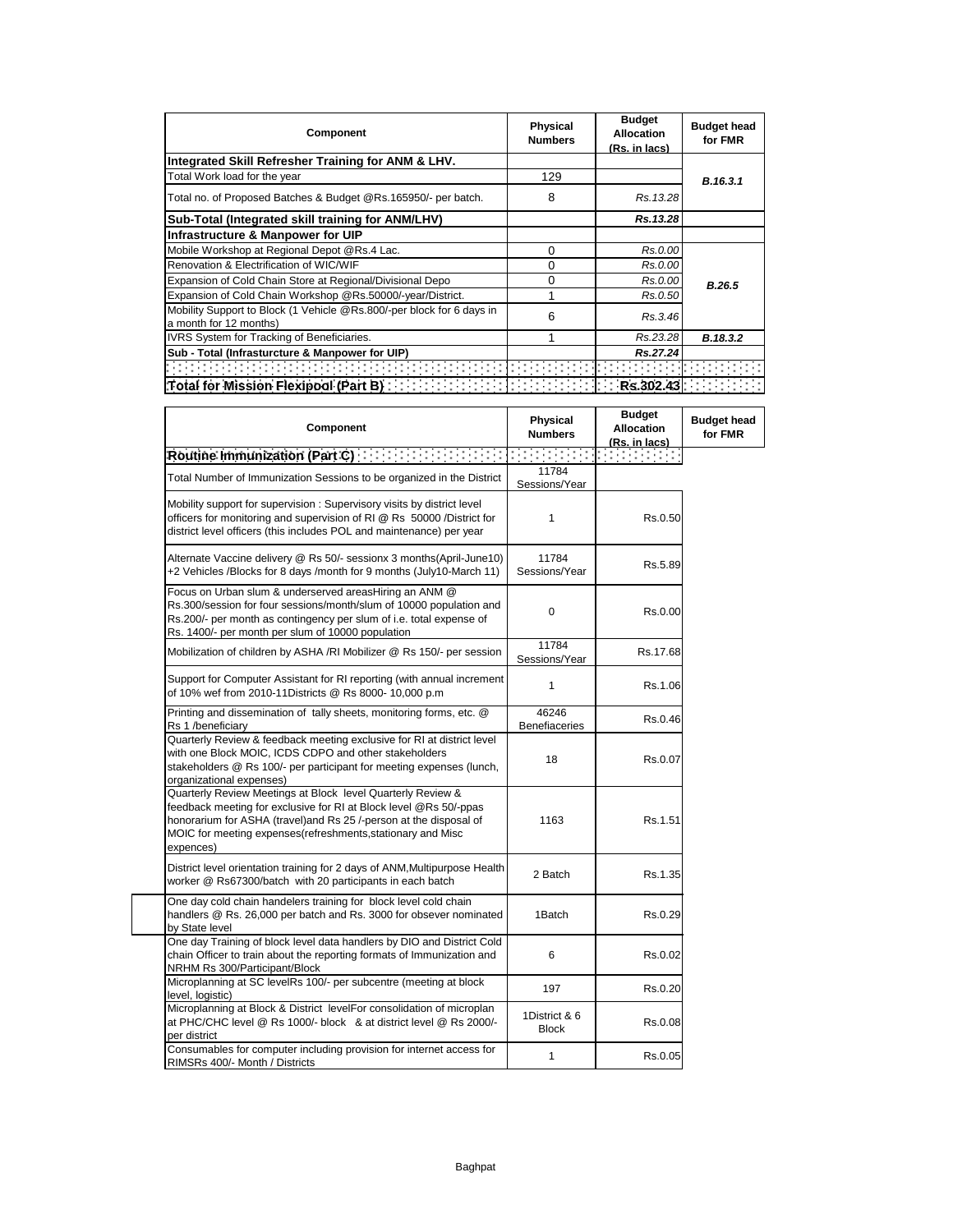| <b>Component</b>                                                                                                                                                    | Physical<br><b>Numbers</b>    | <b>Budget</b><br><b>Allocation</b><br>(Rs. in lacs) | <b>Budget head</b><br>for FMR |
|---------------------------------------------------------------------------------------------------------------------------------------------------------------------|-------------------------------|-----------------------------------------------------|-------------------------------|
| Red/Black Plastic bags etc, 2 bags per session @ Rs. 2/Bag                                                                                                          | 11784<br>Sessions/Year        | Rs.0.56                                             |                               |
| Purchase of Bleach/Hypochlorite solution for cold chain points                                                                                                      | 7 Vaccine<br>storage points   | Rs.0.04                                             |                               |
| Purchase of Twin bucket Rs 400 per PHC/CHC per year                                                                                                                 | 7 Vaccine<br>storage points   | Rs.0.03                                             |                               |
| Funds for purchase of small polythene zipper bags to keep vaccines in<br>the vaccine carriers Rs. 0.5/polythene bag X total number of<br>sessions/year +10% wastage | 11784<br>Sessions/Year        | Rs.0.07                                             |                               |
| Funds for preparing disposal pit for disposal of sharp immunization<br>waste. Rs. 3500/pit with 50% pits                                                            | 4 Pits                        | Rs.0.12                                             |                               |
| <b>RI</b> subtotal                                                                                                                                                  |                               | Rs.29.98                                            |                               |
| <b>Cold Chain maintenance</b>                                                                                                                                       |                               |                                                     |                               |
| Cold chain maintenance@Rs 500/Block & Rs 10,000/District/Year                                                                                                       | 1District & 6<br><b>Block</b> | Rs.0.15                                             |                               |
| POL for vaccine delivery from State to District and from district to<br>PHC/CHCs @ Rs. 100000/- district/Year)                                                      | 1District                     | Rs.1.00                                             |                               |
| <b>Subtotal Cold Chain</b>                                                                                                                                          |                               | Rs.1.15                                             |                               |
| <b>Total Part C</b>                                                                                                                                                 |                               | Rs.31.13                                            |                               |

|                | Part D - National Program                            | ,,,,,,,,,,,,,,,,,,,,,,,,,,,,,,<br>,,,,,,,,,,,,,,,,,,,,,,,,,,,,, |                                                     |                               |
|----------------|------------------------------------------------------|-----------------------------------------------------------------|-----------------------------------------------------|-------------------------------|
|                | 1. NPCB                                              |                                                                 |                                                     |                               |
| SI.            | Component                                            | Physical<br><b>Numbers</b>                                      | <b>Budget</b><br><b>Allocation</b><br>(Rs. in lacs) | <b>Budget Head</b><br>for FMR |
| 1.1            | Govt Sector 30% of Tot. Trgt @531/cat.oprt.(IOL)     | 1414                                                            | 750834                                              |                               |
| 1.2            | NGO Sector 20% of Tot Trgt @ 656/Cat. Oprt.(IOL)     | 943                                                             | 618608                                              |                               |
| 1.3            | Pvt. Sector 50% of Tot trgt.                         | 2357                                                            | $\mathbf 0$                                         |                               |
|                | <b>Sub Total</b>                                     | 4714                                                            | 1369442                                             |                               |
| $\mathbf{2}$   | SES (Free Spec. to Children) @ of 100/-Spec          | 491                                                             | $\Omega$                                            |                               |
| 3              | Vision Centre @ 50,000/Centre Equipment              |                                                                 |                                                     |                               |
| 4              | Operations other than Cataract                       | 78                                                              | 78000                                               |                               |
| 5              | Eye Collection @ 500/Cornea.                         | $\Omega$                                                        | $\Omega$                                            |                               |
|                | Total allocated for the District in Rs.              | 5283                                                            | 1447442                                             |                               |
|                | 2. RNTCP(WB)                                         |                                                                 |                                                     |                               |
| SI.            | Component                                            | <b>Physical</b><br><b>Numbers</b>                               | <b>Budget</b><br><b>Allocation</b><br>(Rs. in lacs) | <b>Budget Head</b><br>for FMR |
| $\mathbf{1}$   | <b>CIVIL WORKS</b>                                   |                                                                 | 74900                                               |                               |
| $\overline{2}$ | <b>LABORATORY MATERIALS</b>                          |                                                                 | 188000                                              |                               |
| 3              | <b>HONERARIUM</b>                                    |                                                                 | 272870                                              |                               |
| 4<br>5         | <b>IEC/PUBLICITY</b><br><b>EQUIPMENT MAINTENANCE</b> |                                                                 | 101450                                              |                               |
| $\overline{6}$ | <b>TRAINING</b>                                      |                                                                 | 63600<br>102215                                     |                               |
| $\overline{7}$ | POL & VEHICLE MAINTENANCE                            |                                                                 | 60000                                               |                               |
| 8              | <b>VEHICLE HIRING CHARGES</b>                        |                                                                 | 207000                                              |                               |
| 9              | NGO/PP SUPPORT                                       |                                                                 | 243000                                              |                               |
| 10             | <b>MISCELLANEOUS EXPENSES</b>                        |                                                                 | 145700                                              |                               |
| 11             | <b>CONTRACTUAL SERVICES</b>                          |                                                                 | 2208000                                             |                               |
| 12             | <b>PRINTING</b>                                      |                                                                 | 74931                                               |                               |
| 13             | <b>RESEARCH &amp; STUDIES</b>                        |                                                                 |                                                     |                               |
| 14<br>15       | <b>MEDICAL COLLEGES</b><br>PROCUREMENT OF VEHICLES   |                                                                 | 0                                                   |                               |
| 16             | PROCUREMENT OF EQUIPMENT                             |                                                                 |                                                     |                               |
|                | Sub-TOTAL                                            |                                                                 | 3741666                                             |                               |
|                | <b>Grand Total</b>                                   | 3741666                                                         |                                                     |                               |
| 3. NLEP        |                                                      |                                                                 |                                                     |                               |
|                | <b>Activities</b>                                    | <b>Physical Targets Financial</b>                               | <b>Allocation</b>                                   |                               |
| 1              | <b>Contractual Services- Driver</b>                  |                                                                 |                                                     |                               |
|                | Remuneration @ Rs. 7,000/= P.M.                      | $\mathbf{1}$                                                    | 84000                                               |                               |
|                | Sub total                                            |                                                                 | 84000                                               |                               |
| $\mathbf{2}$   | <b>Office Maintenance</b>                            |                                                                 |                                                     |                               |
|                | Telephone/Fax/Internet @ Rs. 15,000/= P.A.           |                                                                 | 15000                                               |                               |
|                | Office Operation & Maintenance @ Rs. 18,000/= P.A.   |                                                                 | 18000                                               |                               |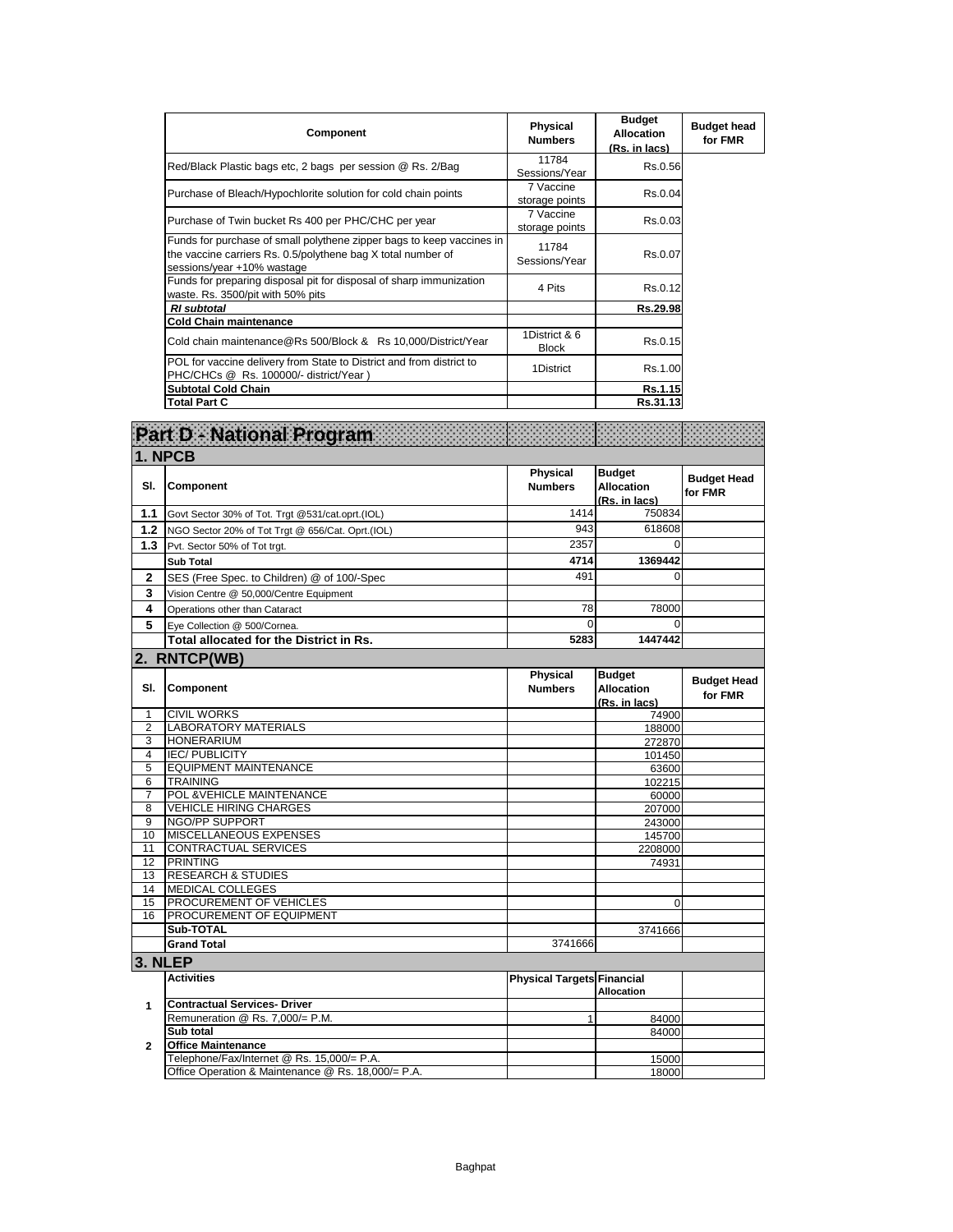|                | Component                                                                                    | Physical<br><b>Numbers</b> | <b>Budget</b><br><b>Allocation</b><br>(Rs. in lacs) | <b>Budget head</b><br>for FMR |
|----------------|----------------------------------------------------------------------------------------------|----------------------------|-----------------------------------------------------|-------------------------------|
|                | Consum-ables Stationery @ Rs. 24,000 P.A.                                                    |                            | 24000                                               |                               |
|                | Maintenance of Office Equipment & Furniture etc.<br>Sub total                                |                            | 15000<br>72000                                      |                               |
| 3              | <b>Mobility-</b>                                                                             |                            |                                                     |                               |
|                | Vehicle operation / hiring of 1 Vehicle @ Rs 75000 P.A.                                      |                            | 75000                                               |                               |
|                | Sub total                                                                                    |                            | 75000                                               |                               |
| 4              | <b>Training</b>                                                                              |                            |                                                     |                               |
|                | 4 Days' Training of newly recruited Medical Officers @ Rs 28,000 per<br>batch of 30 trainees | 15                         | 14000                                               |                               |
|                | 3 Days' Training of newly recruited Health Workers @ Rs 24,000 per<br>batch of 30 trainees   | 0                          | 0                                                   |                               |
|                | 2 Days' Refresher Training of Medical Officers @ Rs 16,000 per batch<br>of 30 trainees       | 30                         |                                                     |                               |
|                | 2 Days' Refresher Training of Health Workers @ Rs 16,000 per batch<br>of 30 trainees         | 60                         | 48000                                               |                               |
|                | Sub total                                                                                    |                            | 62000                                               |                               |
| 5              | Procurement                                                                                  |                            |                                                     |                               |
|                | Supportive medicines and other items for patients @ Rs39 per patient<br>under treatment      |                            | 1100                                                |                               |
|                | Splints, Crutches, Items for Deformity Patients Rs. 15/= per patient<br>under treatment      |                            | 2000                                                |                               |
|                | Patient Welfare Rs. 26/= per patient under treatment                                         |                            | 2000                                                |                               |
|                | Printing of forms @ Rs. 39/= per patient under treatment<br>Sub total                        |                            | 1100<br>6200                                        |                               |
| 6              | <b>IEC Activities</b>                                                                        |                            |                                                     |                               |
|                | Rallies @ Rs. 5,000/= each                                                                   | 2                          | 10000                                               |                               |
|                | School Quiz @ Rs. 1000/= each                                                                | 10                         | 10000                                               |                               |
|                | IPC workshops of ASHA @ Rs. 5000/= each                                                      | 2                          | 10000                                               |                               |
|                | Health Mela in local festivals, Melas etc. @ Rs. 5,000/= each<br>Sub total                   |                            | 5000                                                |                               |
| $\overline{7}$ | <b>Urban Leprosy Project</b>                                                                 |                            | 35000                                               |                               |
|                | <b>Supportive Medicines</b>                                                                  |                            | 9000                                                |                               |
|                | Monitoring & Supervision                                                                     |                            | 6000                                                |                               |
|                | MDT delivery & follow-up services                                                            |                            | 11300                                               |                               |
| 8              | Sub total<br><b>Incentive to Ashas</b>                                                       |                            | 26300<br>7000                                       |                               |
| 9              | <b>Review Meetings</b>                                                                       |                            | 18000                                               |                               |
| 10             | <b>Disability Prevention &amp; Medical Rehabilitation</b>                                    |                            |                                                     |                               |
|                | Screening Camp for selection of RCS patients                                                 |                            | 0                                                   |                               |
|                | Screening Camp - miscellaneous expenses                                                      |                            | 0                                                   |                               |
|                | Screening Camp- Self Care Kits & patient Welfare items<br>Sub total                          |                            | $\mathbf 0$<br>$\mathbf 0$                          |                               |
| 11             | <b>Cash Assistance</b>                                                                       |                            |                                                     |                               |
|                | Cash assistance- POL for Vehicle                                                             |                            | 20000                                               |                               |
|                | Cash assistance- TA DA for Leprosy Staff                                                     |                            | 40000                                               |                               |
|                | Sub total                                                                                    |                            | 60000                                               |                               |
|                | <b>Grand Total</b>                                                                           |                            | 445500                                              |                               |
|                | <b>4. NVBDCP</b>                                                                             |                            |                                                     |                               |
| SI.<br>No.     | <b>Activity Proposed</b>                                                                     | Physical<br><b>Numbers</b> | Budget<br><b>Allocation (Rs.</b><br>In lacs)        | Budget head<br>for FMR        |
| 1              | DBS (Domestic Budgetary Support)                                                             |                            |                                                     |                               |
| $1.1\,$        | Malaria                                                                                      |                            |                                                     |                               |
|                | Incentive to ASHA                                                                            |                            |                                                     |                               |
|                | Training                                                                                     |                            |                                                     |                               |
|                | Monitoring & Supervision                                                                     |                            | 45000                                               |                               |
|                | BCC/IEC Anti Malaria Month                                                                   |                            | 20000                                               |                               |
|                | Malaria: Total                                                                               |                            | 65000                                               |                               |
| $1.2\,$        | Elimination of Lymphatic Filarisis                                                           |                            |                                                     |                               |
|                | Training of MO's                                                                             |                            |                                                     |                               |
|                | Training of Paramedical / Supervisor                                                         |                            |                                                     |                               |
|                | Night Survey                                                                                 |                            |                                                     |                               |
|                | POL/Mobility                                                                                 |                            |                                                     |                               |
|                | Training of drug Disrtibuters                                                                |                            |                                                     |                               |
|                |                                                                                              |                            |                                                     |                               |